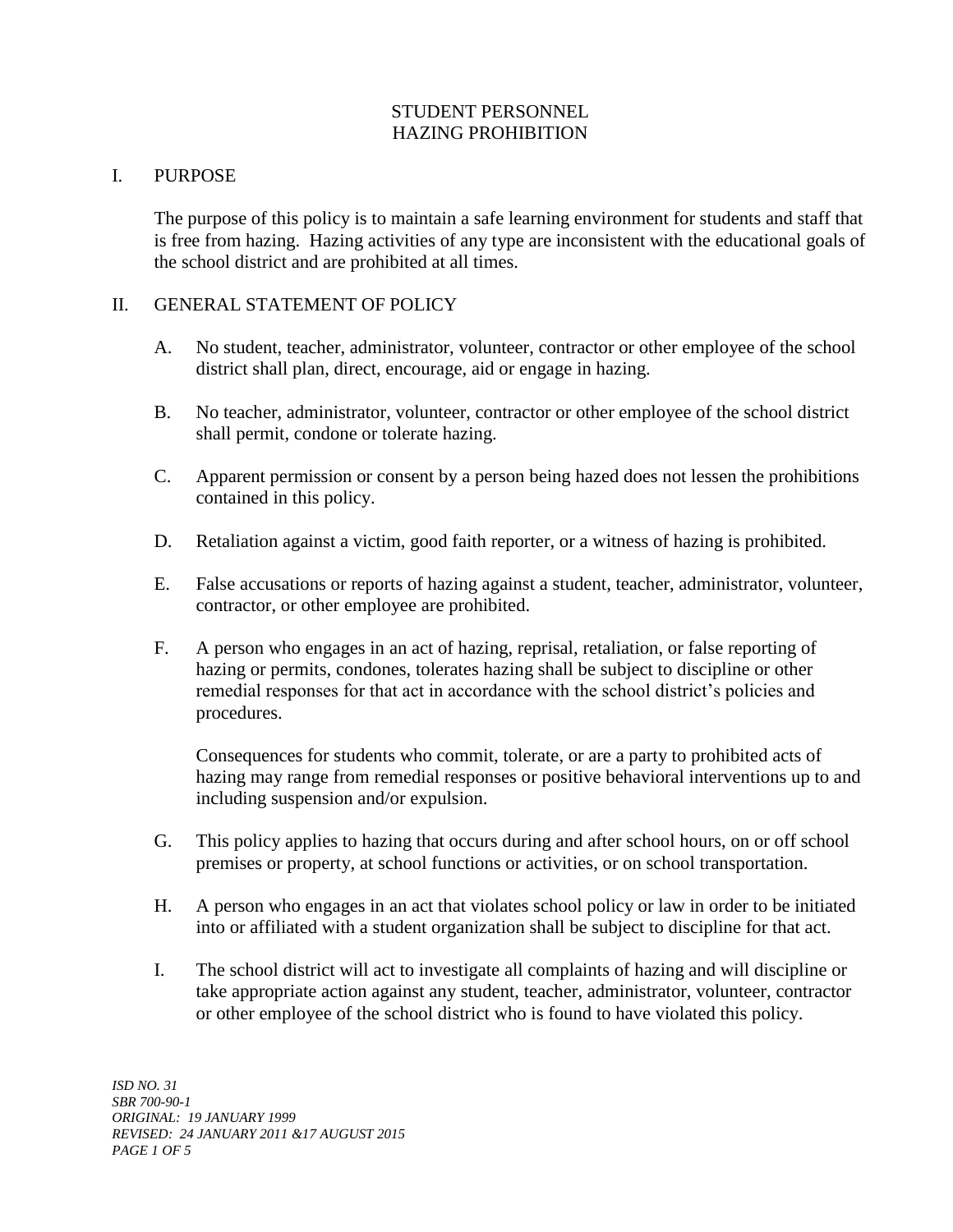## III. DEFINITIONS

- A. "Hazing" means committing an act against a student, or coercing a student into committing an act, that creates a substantial risk of harm to a person, in order for the student to be initiated into or affiliated with a student organization, or for any other purpose. The term hazing includes, but is not limited to:
	- 1. Any type of physical brutality such as whipping, beating, striking, branding, electronic shocking or placing a harmful substance on the body.
	- 2. Any type of physical activity such as sleep deprivation, exposure to weather, confinement in a restricted area, calisthenics, or other activity that subjects the students to an unreasonable risk of harm or that aversely affects the mental or physical health or safety of the student.
	- 3. Any activity involving the consumption of any alcoholic beverage, drug, tobacco product, or any other food, liquid, or substance that subjects the students to an unreasonable risk of harm or that adversely affects the mental or physical health or safety of the student.
	- 4. Any activity that intimidates or threatens the student with ostracism, that subjects a student to extreme mental stress, embarrassment, shame or humiliation, that adversely affects the mental health or dignity of the student or discourages the student from remaining in school.
	- 5. Any activity that causes or requires the student to perform a task that involves violation of state or federal law or of school district policies or regulations.
- B. "Immediately" means as soon as possible but in no event longer than 24 hours.
- C. "On school premises or school district property, or at school functions or activities, or on school transportation" means all school district buildings, school grounds, and school property or property immediately adjacent to school grounds, school bus stops, school buses, school vehicles, school contracted vehicles, or any other vehicles approved for school district purposes, the area of entrance or departure from school grounds, premises, or events, and all school-related functions, school-sponsored activities, events, or trips. School district property also may mean a student's walking route to or from school for purposes of attending school or school-related functions, activities, or events. While prohibiting hazing at these locations and events, the school district does not represent that it will provide supervision or assume liability at these locations and events.
- D. "Remedial response" means a measure to stop and correct hazing, prevent hazing from reoccurring, and protect, support, and intervene on behalf of a student who is the target or victim of hazing.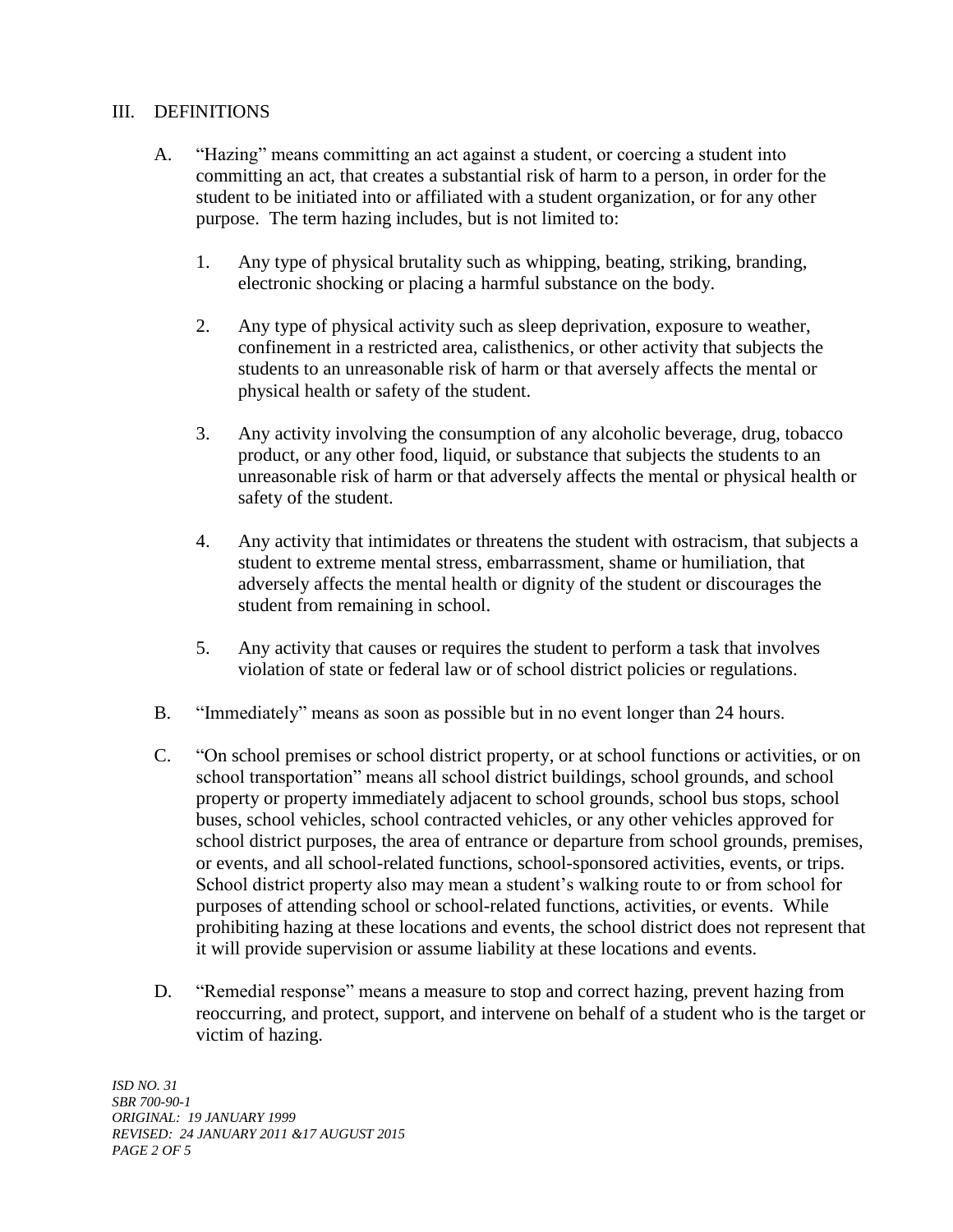- E. "Student" means a student enrolled in a public school or a charter school.
- F. "Student organization" means a group, club or organization having students as its primary members or participants. It includes grade levels, classes, teams, activities or particular school events. A student organization does not have to be an official school organization to come within the terms of this definition.

#### IV. REPORTING PROCEDURES

- A. Any person who believes he or she has been the target or victim of hazing or any person with knowledge or belief of conduct which may constitute hazing shall report the alleged acts immediately to an appropriate school district official designated by this policy. A person may report hazing anonymously. However, the school district may not rely solely on an anonymous report to determine discipline or other remedial response.
- B. The school district encourages the reporting party to use the report form available from the principal or building supervisor of each building or available from the school district office, but oral reports shall be considered complaints as well.

The building principal, the principal's designee, or the building supervisor (hereinafter the "building report taker") is the person responsible for receiving reports of hazing at the building level. Any adult school district personnel who receives a report of hazing prohibited by this policy shall inform the building report taker immediately. Any person may report hazing directly to a school district human rights officer or to the superintendent. If the complaint involves the building report taker, the complaint shall be made or filed directly with the superintendent or school district human rights officer by the reporting party or complainant.

The building report taker shall ensure that this policy and its procedures, practices, consequences, and sanctions are fairly and fully implemented and shall serve as a primary contact on policy and procedural matters.

- C. A teacher, administrator, volunteer, contractor, and other school employees shall be particularly alert to possible situations, circumstances or events which might include hazing. Any such person who witnesses, observes, receives a report of, or has other knowledge or belief of conduct which may constitute hazing, shall make reasonable efforts to address and resolve the hazing and shall inform the building report taker immediately. School district personnel who fail to inform the building report taker of conduct that may constitute hazing or who fail to make reasonable efforts to address and resolve the hazing in a timely manner may be subject to disciplinary action.
- D. Submission of a good faith complaint or report of hazing will not affect the complainant or reporter's future employment, grades, work assignments, or educational or work environments.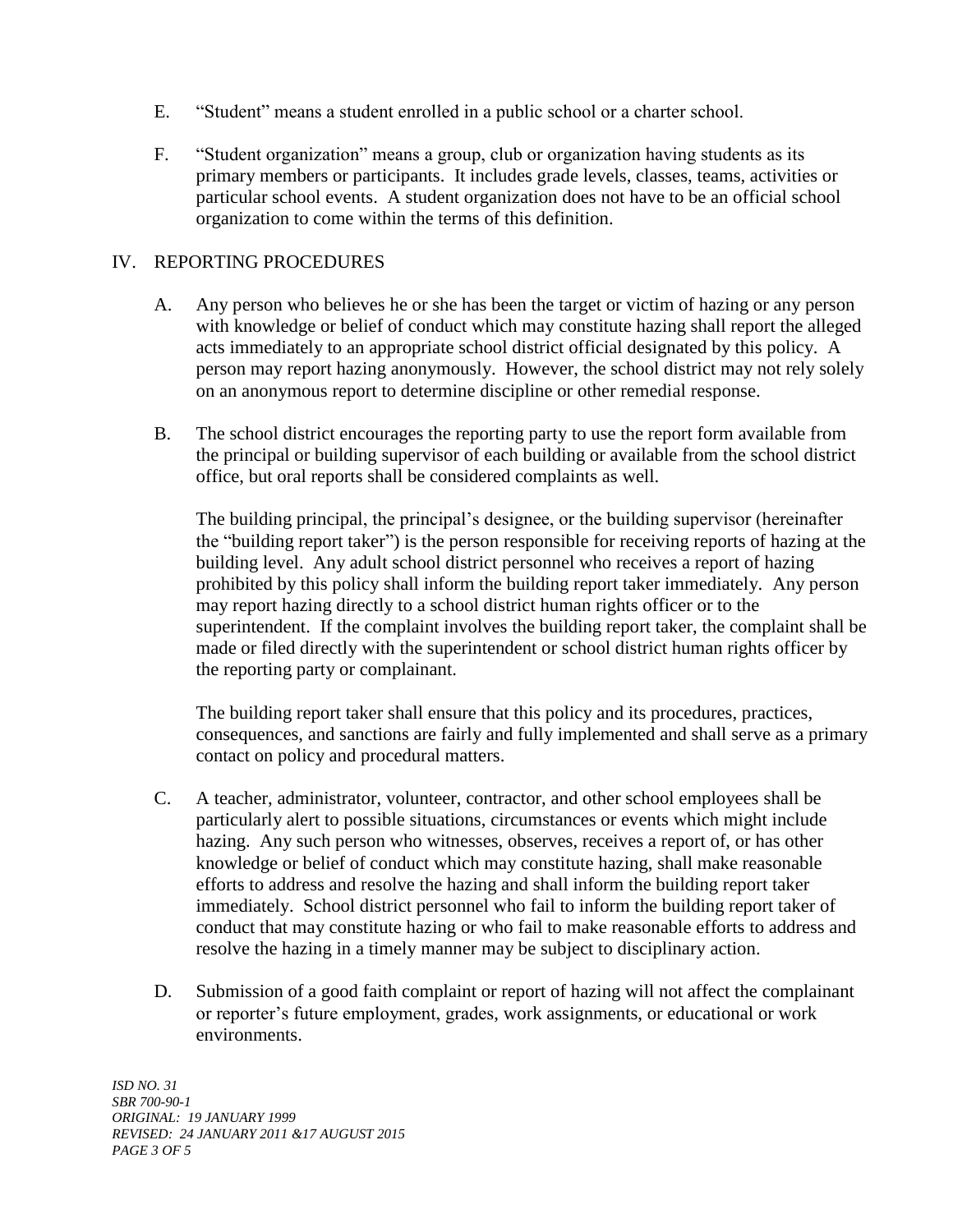- E. Reports of hazing are classified as private educational and/or personnel data and/or confidential investigative data and will not be disclosed except as permitted by law. The building report taker, in conjunction with the responsible authority, shall be responsible for keeping and regulating access to any report of hazing and the record of any resulting investigation.
- F. The school district will respect the privacy of the complainant(s), the individual(s) against whom the complaint is filed, and the witnesses as much as possible, consistent with the school district's legal obligations to investigate, to take appropriate action, and to comply with any discovery or disclosure obligations.

# V. SCHOOL DISTRICT ACTION

- A. Within three (3) days of the receipt of a complaint or report of hazing, the school district shall undertake or authorize an investigation by school district officials or a third party designated by the school district.
- B. The building report taker or other appropriate school district officials may take immediate steps, at their discretion, to protect the target or victim of the hazing, the complainant, the reporter, and students, or others pending completion of an investigation of alleged hazing prohibited by this policy.
- C. The alleged perpetrator of the hazing shall be allowed the opportunity to present a defense during the investigation or prior to the imposition of discipline or other remedial responses.
- D. Upon completion of an investigation that determines hazing has occurred, the school district will take appropriate action. Such action may include, but is not limited to, warning, suspension, exclusion, expulsion, transfer, remediation, termination or discharge. Disciplinary consequences will be sufficiently severe to try to deter violations and to appropriately discipline prohibited behavior. School district action taken for violation of this policy will be consistent with the requirements of applicable collective bargaining agreements, applicable statutory authority, including the Minnesota Pupil Fair Dismissal Act, and applicable school district policies and regulations.
- E. The school district is not authorized to disclose to a victim private educational or personnel data regarding an alleged perpetrator who is a student or employee of the school district. School officials will notify the parent(s) or guardian(s) of students who are targets or victims of hazing and the parent(s) or guardian(s) of alleged perpetrators of hazing who have been involved in a reported and confirmed hazing incident of the remedial or disciplinary action taken, to the extent permitted by law.
- F. In order to prevent or to respond to hazing committed by or directed against a child with a disability, the school district shall, where determined appropriate by the child's individualized education program (IEP) team or Section 504 team, allow the child's IEP